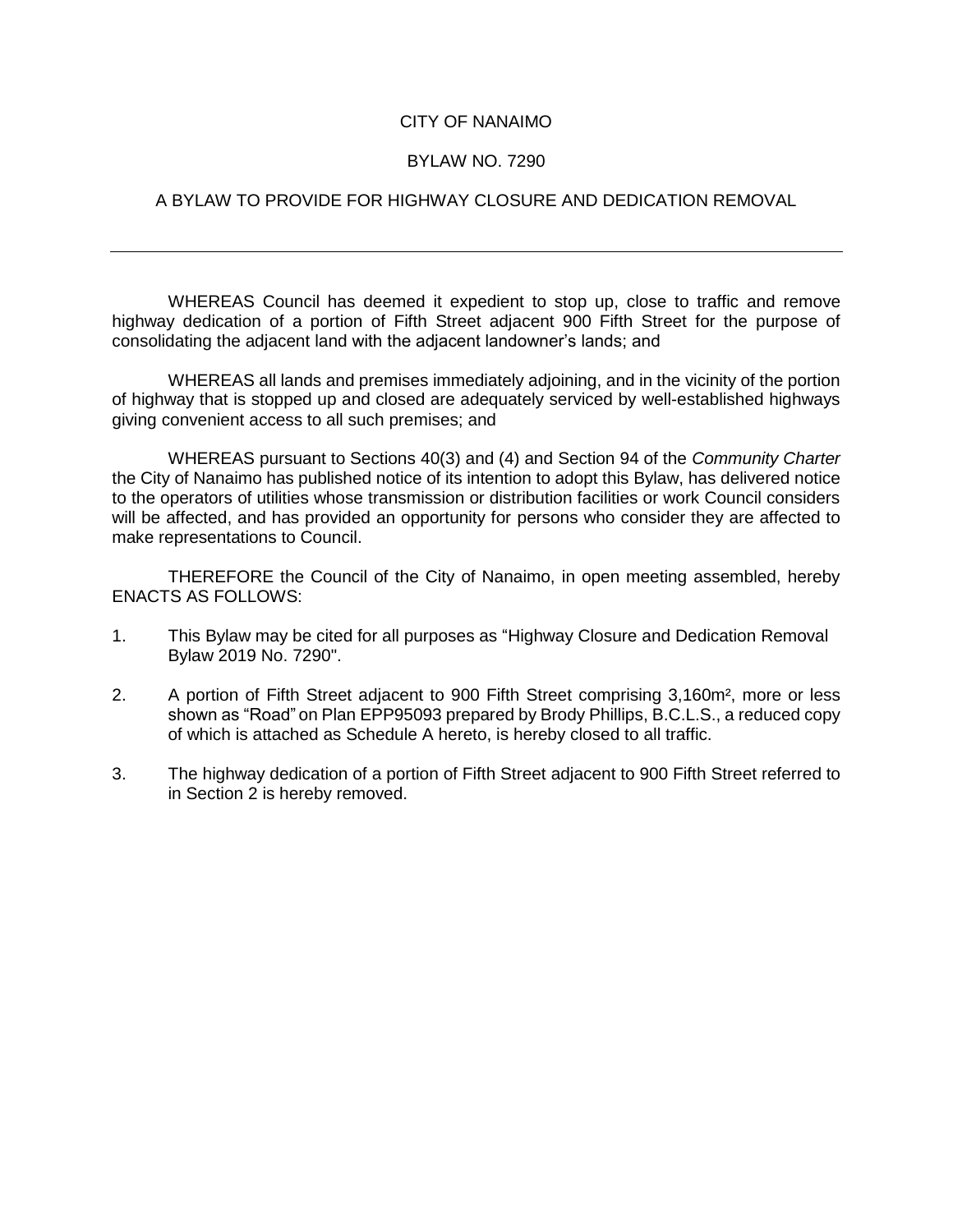Bylaw 7290 Page 2

4. His Worship the Mayor and Corporate Officer are hereby authorized to execute all the necessary documents as may be required for the due completion of the aforesaid highway closure and dedication removal.

PASSED FIRST READING: 2019-SEP-09 PASSED SECOND READING: 2019-SEP-09

Notice of intention to proceed with this bylaw was published on the 26<sup>th</sup> day of September, 2019 and the 3<sup>rd</sup> day of October, 2019 in the Nanaimo News Bulletin newspaper, circulating in the City of Nanaimo, pursuant to Section 94 of the *Community Charter*.

PASSED THIRD READING: 2019-OCT-07 APPROVED BY MINISTRY OF TRANSPORTATION: 2019-OCT-18 ADOPTED:

MAYOR

CORPORATE OFFICER

File: LD003675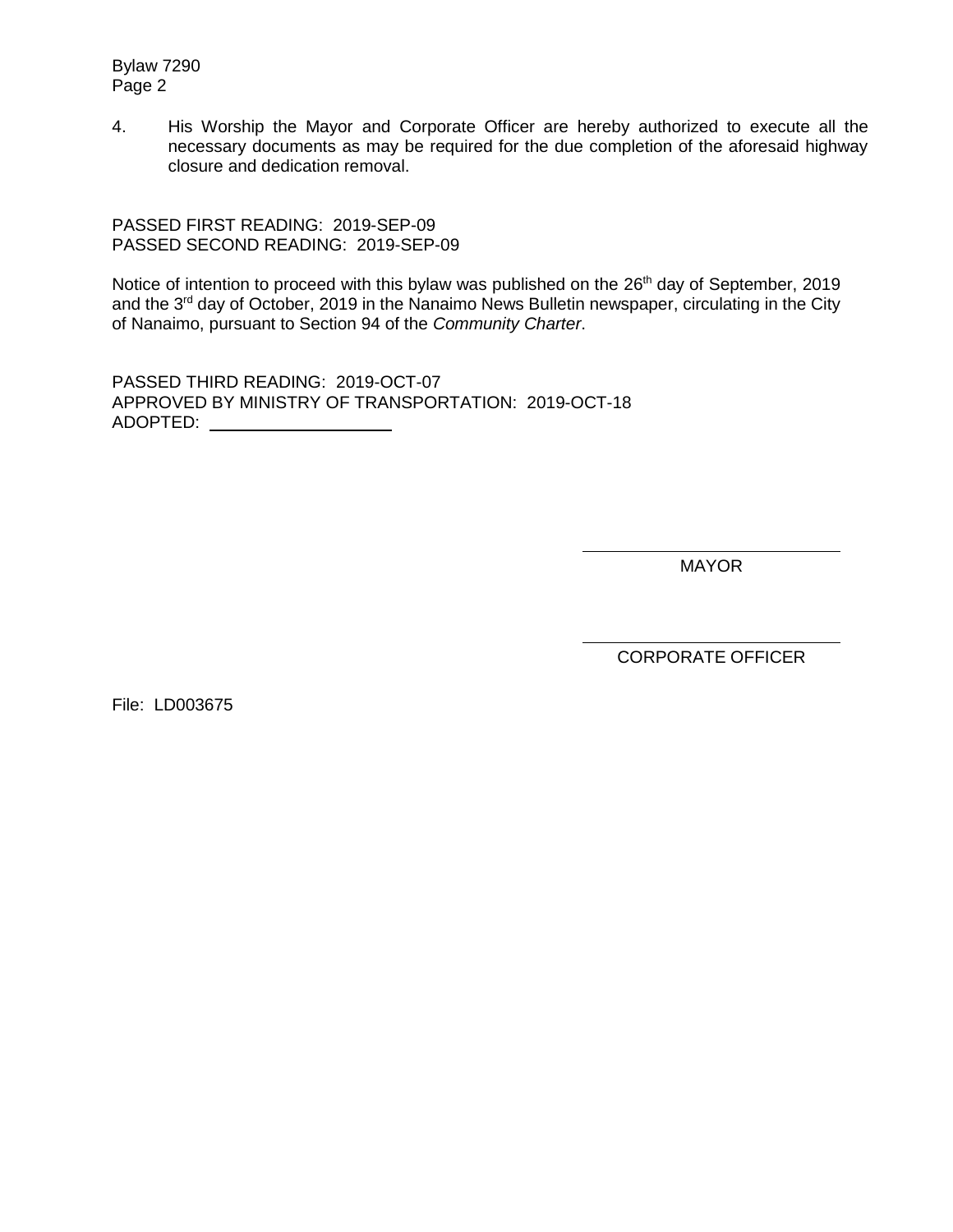Schedule A